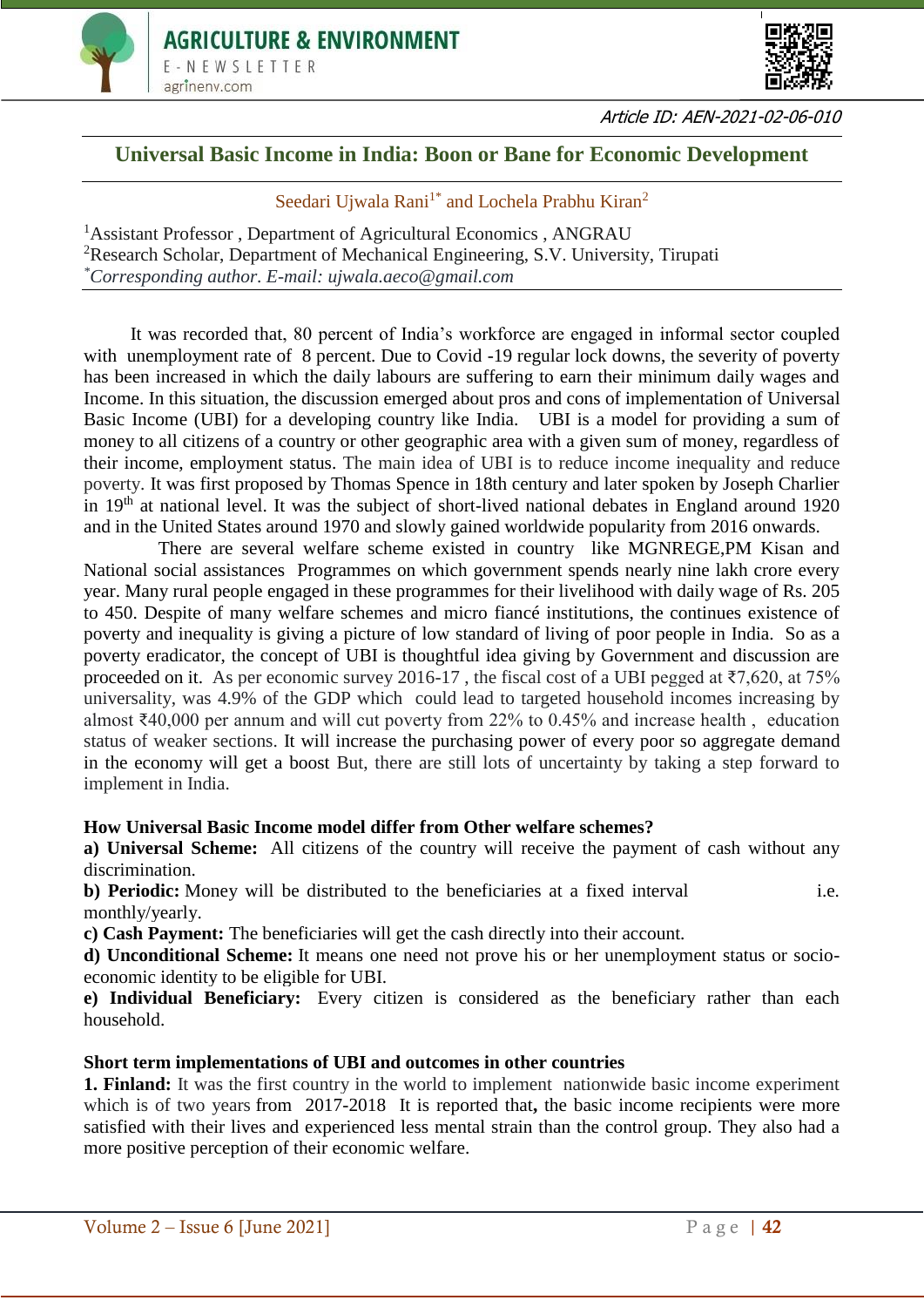



**2. Africa:** From January 2008 to December 2009, a pilot project with basic income grant was implemented in the [Namibian](https://en.wikipedia.org/wiki/Namibia) villages of Otjievero and [Omitara.](https://en.wikipedia.org/wiki/Omitara) The project found that , pilot project have significantly reduced child malnutrition and increased school attendance. It was also found to have increased the community's income significantly above the actual amount from the grants as it allowed citizens to partake in more productive economic activities Another finding of the project was that after the introduction of the pilot, overall crime rates fell by 42%, specifically stock theft, which fell by 43% and other theft by nearly 20%. These conclusions are derived from two empirical studies conducted by the Basic Income Grant Coalition.

## **Possible Advantages and Dis advantages on implementation of UBI**

### **a) Advantages**

1. Citizens could have assured financial assistance from government

- 2. It may reduce poverty gap and income inequality conditions in the society
- 3 T he payment s could stabilize the economy during recession periods
- 4. Workers could afford to wait for a better job or better wages

### **b) Dis advantages**

1. Free cash to the poor can make them lazy or it may reduce the incentive for work and also may increase the inflation in the country

2. Cash may be diverted on spending towards tobacco, alcohol, drugs instead on productive activities like health & education.

3. Workers may lose incentive to work which adversely affecting the economy and leading to a labour and skills shortage.

4. Smaller Payments won't make a real difference to poverty sticken families and high income earners spend much less for every tax dollar saved, and economic growth is largely unaffected by how much the rich pay in taxes

#### **Is India needs UBI ?- Boon or Bane for Economic Development**

 Unemployment and poverty has been increased during Covid -19 pandemic. Due to social distancing and unpredictability in lock downs, weaker sections of society are suffering with hunger and unable to meet their daily needs. In this situation of Pandemic, for some extent ,the introduction of UBI in pilot period of short term of at least one year may reduce the poverty trap of people . It may promote efficiency by reducing waste in government transfers. And it could, under some circumstances, even promote greater productivity. But arguments are also arsing against despites its benefits. Giving a sum of Rs.7,620 per person/year will not change much as we have seen this in the MGNREGA schemes which gives Rs. 10,000 per year to the people. It was argued that , Welfare schemes can be continued for several years to provide an additional safety net, despite its well known defects. This would provide extra support for people whose incomes are less than the average income of the population below the poverty line

 Above all, the UBI model will be benefited, if it is targeted only BPL instead of consider every citizen in country. It will become bane for country, if its benefits are diverted to financially capable people and may not fulfill the purpose of reducing poverty, instead it creates inflation. It will be boon, if it implemented during disasters, Pandemic only for short duration . UBI may become bane for country if it continuous for long run which makes people demotivates towards work life.

#### **Conclusion**

 The history has proven that freebies never changed the economic conditions of the people .The UBI model may not suitable for developing countries where there is high illiteracy and dominates with unskilled labour. The unconditional cash transfers wont drive motive towards education and secondary healthcare of households. Thus, UBI would not be a magic solution to all problems. It will